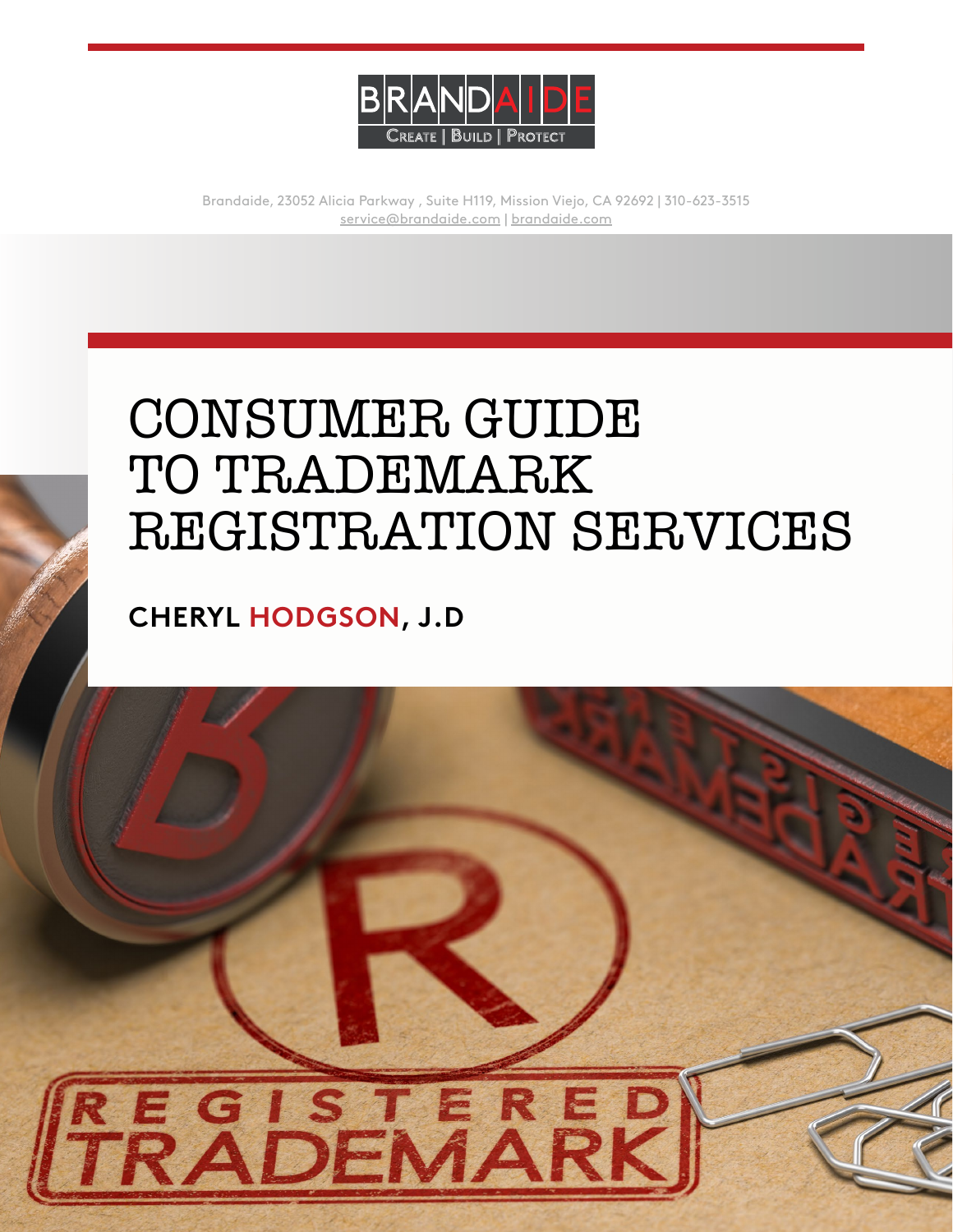

The business of filing trademark applications is unregulated and there is a low barrier to entry. Many of these are services offered by non-attorneys. This guide is designed to provide you with the tools you need to make a decision that's best for you.

Protecting brand assets is more important than ever, especially in a global online marketplace. Intangible assets, including brand names, are proven to be the most valuable assets of almost any company. Choosing the right professional to help protect your brand assets is important for the health and success of your business.

The U.S. Trademark Office reviews each trademark application by assigning an Examining Attorney to the file. The Examining Attorney will review your application to ensure it meets a set of strict federal regulations that are required to qualify for a trademark registration. Those that don't are refused registration. By the way, 67 percent of all filings receive a rejection!

### **SIX REASONS YOUR TRADEMARK APPLICATION WILL BE REFUSED**

- 1. The mark is descriptive or generic and cannot be registered.
- 2. The mark is geographically descriptive and cannot be registered.
- 3. Your public use does not show use as a trademark that meets strict federal regulations.
- 4. Your application was filed in an incorrect category.
- 5. Your application is for the same or similar goods already registered or contained in an earlier filed application.
- 6. The goods and services in your application are related to those in an existing registration or application.

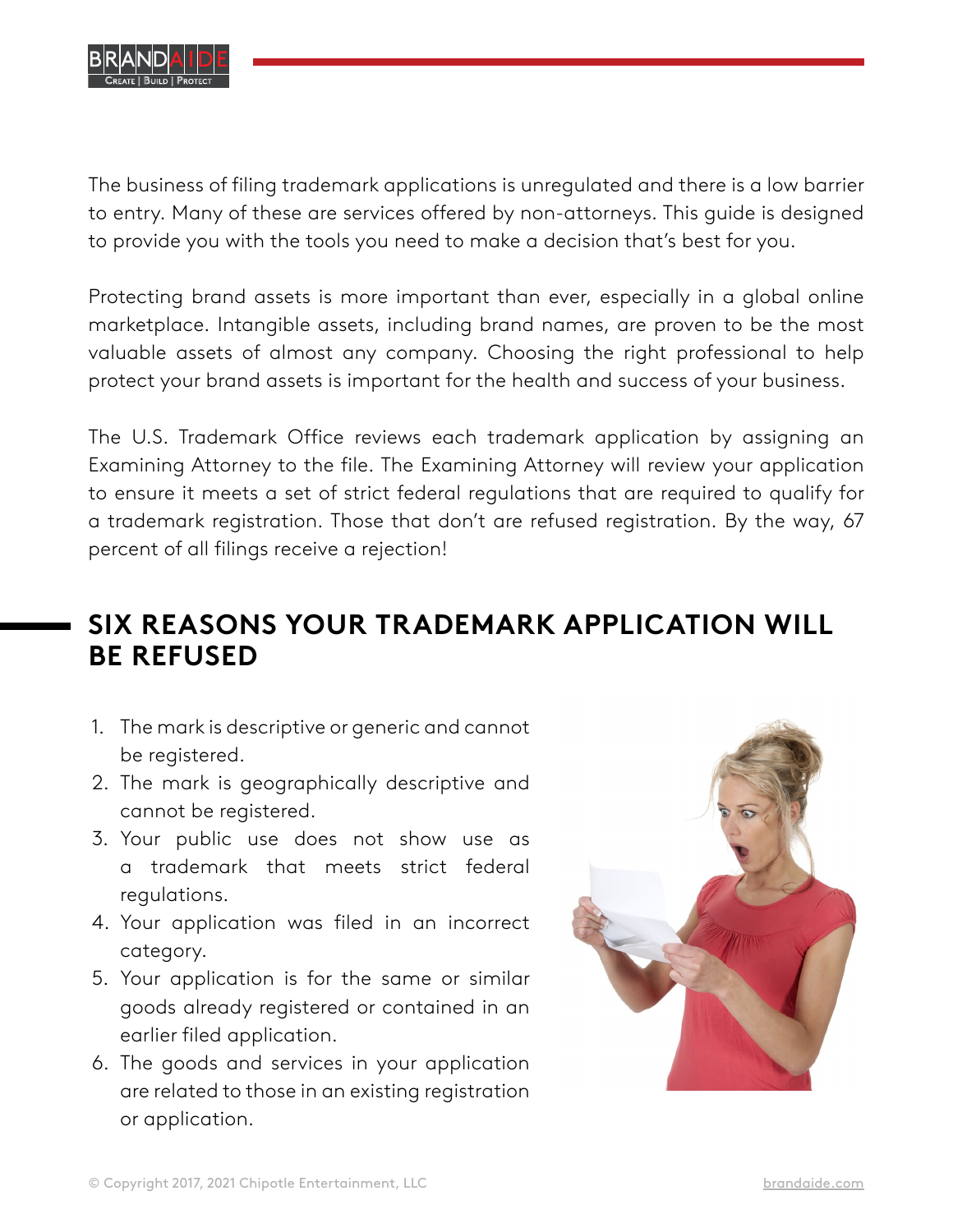

#### **7 QUESTIONS TO ASK BFORE HIRING A TRADEMARK FILING SERVICE**

- 1. Will the filing service provide advice and counsel before filing?
- 2. Does your proposed trademark legally qualify for federal registration?
- 3. Will an experienced attorney represent you or will you represent yourself?
- 4. Does the filing service draft customized descriptions of goods and services?
- 5. Does the price include a review of your samples prior to filing to confirm they meet the federal regulations requirements?
- 6. What is the training and level of experience of lawyers who respond if your application is refused?
- 7. Will you receive expert advice on how to best respond to a refusal to refusal, and the likelihood of successfully overcoming the rejection?

## **HOW TO AVOID TRADEMARK REGISTRATION RIP-OFFS**



New business owners sometimes file their own trademark to avoid the cost of hiring an expert trademark attorney. Deciding whether to try the DIY method (alone or by using a filing service) or hire a qualified trademark attorney is easier if you have accurate information.

**Since 67 percent of all trademark applications receive an initial rejection, the odds are you will be hiring a lawyer—it's just a matter of when: before you file or after you file when it's been rejected.**

#### **Before deciding what's right for you, read the following and avoid common trademark registration scams and rip-offs.**

1. The Internet is filled with paid advertising for trademark filing services offering prices that seem too good to be true. Many of these filing services use non-lawyers, often called "specialists" to fill out forms you can complete on your own. Most are trying to corner the market with mass filings to build their own business. They contribute little to maximize their clients are successful in securing a registration.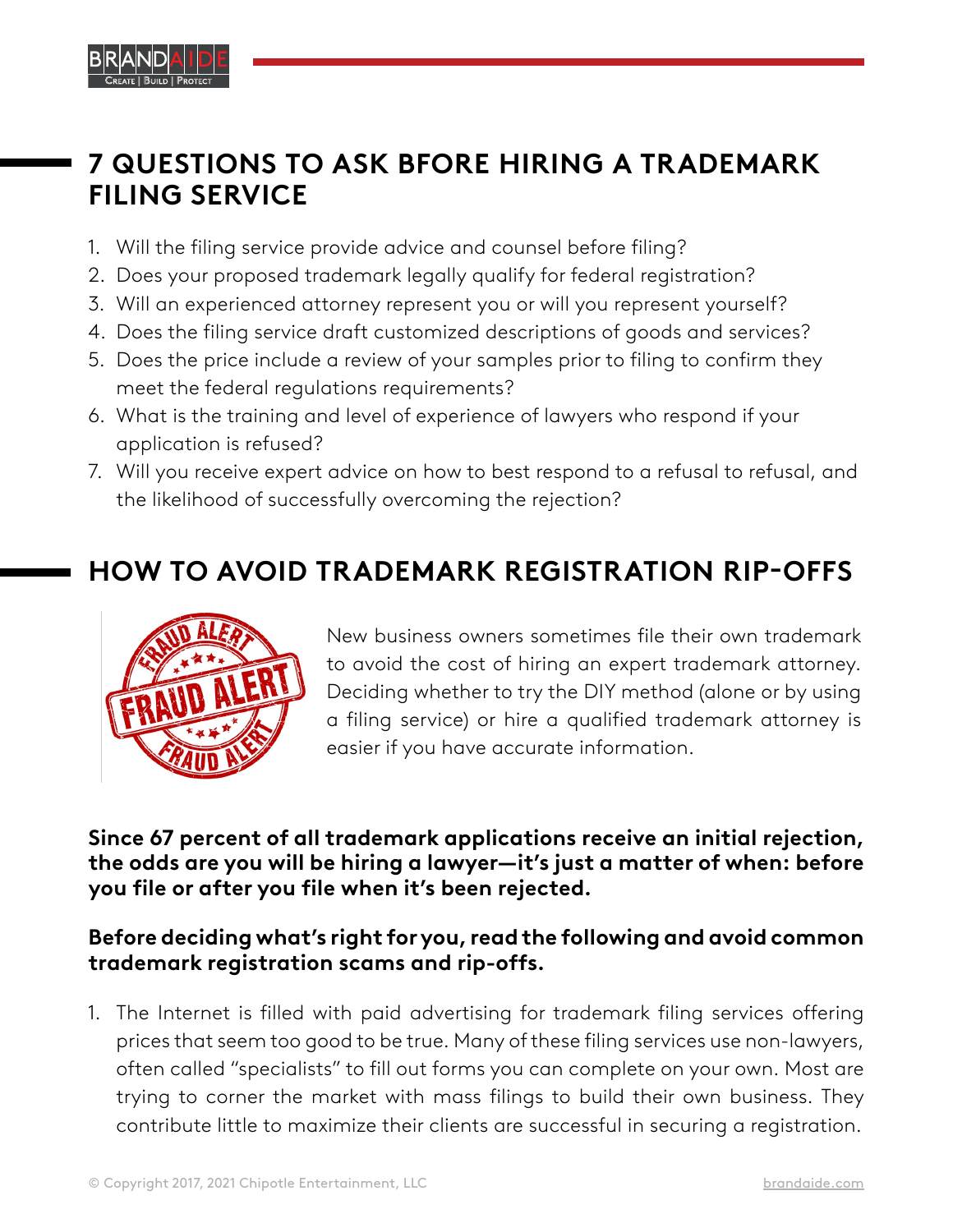

- 2. If the filings are by non-lawyers, there is no representative on the file, leaving you to respond to rejections on your own, or to hire the attorney you didn't hire in the first place. Most filing services also don't draft custom descriptions of goods or services, instead choosing only from the preapproved listed on the Trademark Office website. This works for some but not all businesses.
- 3. Nonlawyers may not legally provide counsel and advice as to whether your trademark qualifies for registration or whether it conflicts with existing applications or registrations. If they guarantee "error-free filings" inquire, "Free from what errors?" Without proper filing advice before filing to register your mark, the odds of rejection are much greater.
- 4. If you choose the DIY method, you will be flooded with emails and mailbox solicitations from services "monitoring" your registration. Reputable monitoring services do not solicit your business. They work through trademark legal professionals.
- 5. When your application is one of the 67 percent that is refused, you will also receive solicitations offering too-good-to-be-true prices to file responses by inexperienced counsel. Not all Office Actions are created equal. Some are easy to answer; others are complicated but winnable. The key is to have someone with training and experience who knows the difference and can advise you.
- 6. Beware of online and snail mail contact from companies posing as government agencies, sending phony billings for "watch services" either domestically or internationally. No government agency sends billings for trademark watch services.

**This is an educational service of [Brandaide](https://brandaide.com/) and [Hodgson Legal](https://hodgsonlegal.com/)**

Contact us: 310.623.3515 **[service@brandaide.com](mailto:service@brandaide.com)**